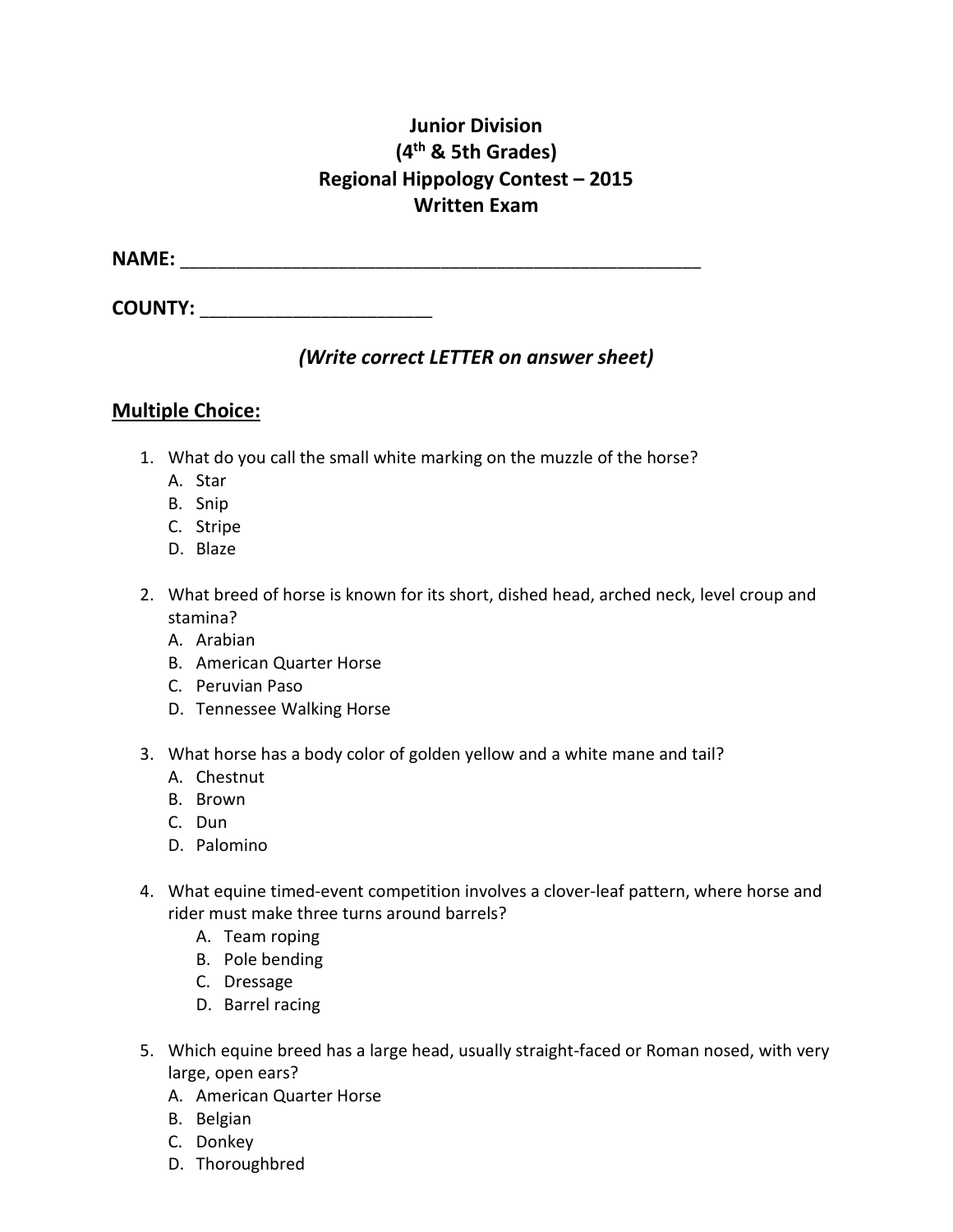- 6. Which of the following is NOT a blood-sucking fly?
	- A. Bot fly
	- B. Deer fly
	- C. Horse fly
	- D. Stable fly
- 7. What internal parasite is the most common and significant in horses?
	- A. Bloodworms
	- B. Roundworms
	- C. Stomach bots
	- D. Tapeworms
- 8. What part of the horse contains the cornea, sclera, iris and retina?
	- A. Mouth
	- B. Eye
	- C. Large intestine
	- D. Hoof
- 9. What condition is described as a horse that develops a firm hard back and hindquarter muscles that are unable to move after strenuous exercise?
	- A. Laminitis
	- B. Strangles
	- C. Colic
	- D. Tying up
- 10. When judging horses, what would be the best angle to view the width of a horse's chest?
	- A. Front view
	- B. Rear view
	- C. Side view
	- D. None of the above
- 11. When viewed from the side, what is the name of a horse whose hind legs are too straight through the hocks?
	- A. Buck kneed
	- B. Calf kneed
	- C. Sickle hocked
	- D. Post legged
- 12. When judging conformation, what is the most important factor in evaluating a horse?
	- A. Height
	- B. Muscling
	- C. Balance
	- D. Sex character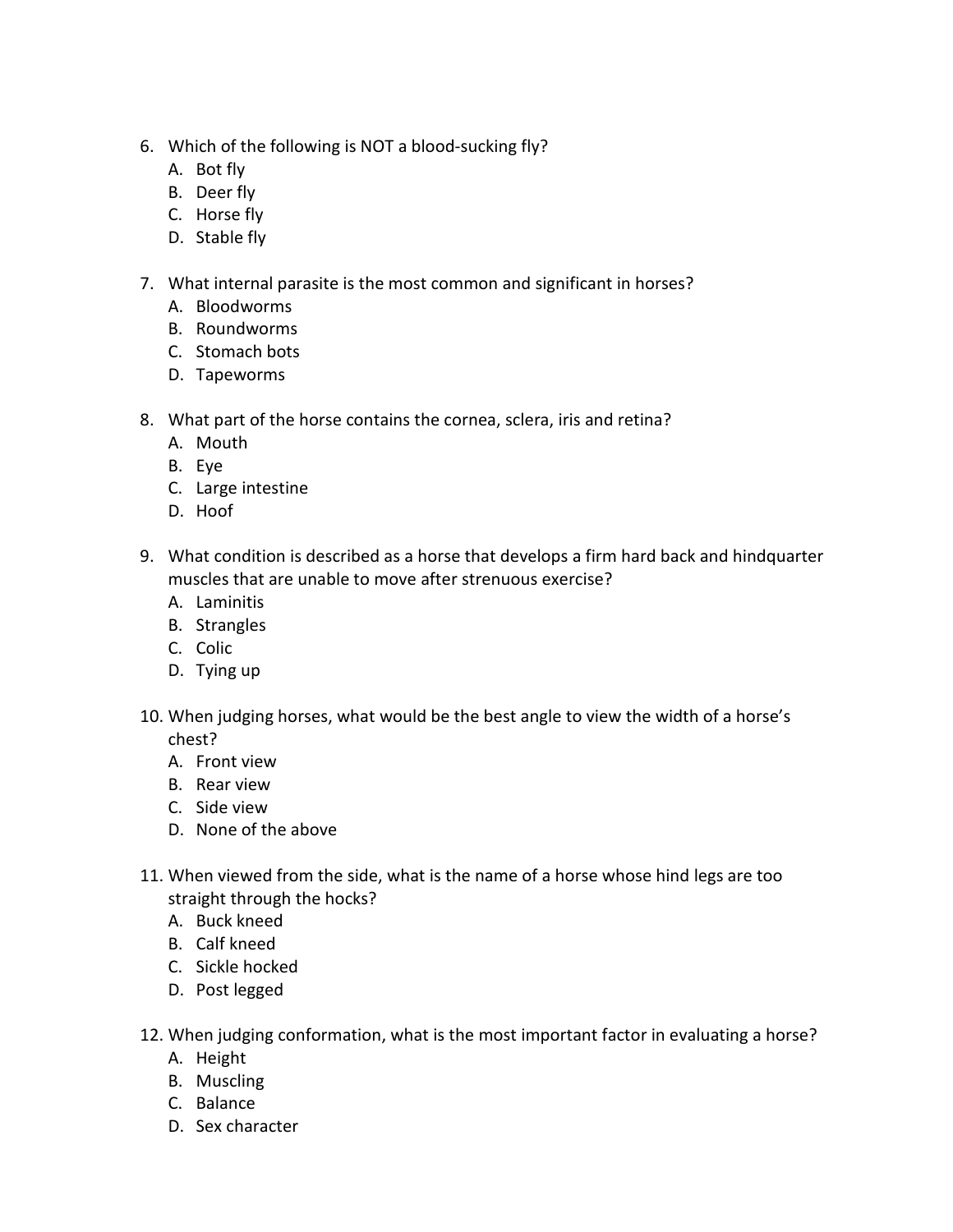- 13. When viewed from the side, what is the name for a horse whose back dips down between the withers and the point of the hip?
	- A. Roached backed
	- B. Sway backed
	- C. Ewe necked
	- D. Short backed
- 14. What part of the English saddle separates the rider's leg from the billet straps?
	- A. Flap
	- B. Twist
	- C. Cantle
	- D. Pommel
- 15. What part of the Western headstall attaches the bit to the crown piece?
	- A. Brow band
	- B. Cheek piece
	- C. Chin strap
	- D. Throatlatch
- 16. What piece of Western tack has a strap that runs from under the horse's chin to the cinch and is used to help control the horse's head position?
	- A. Surcingle
	- B. Tie-down
	- C. Draw rein
	- D. Running martingale
- 17. What type of bit uses sliding cheek pieces to lift the bit up in the horse's mouth when the reins are pulled?
	- A. Pelham
	- B. Kimberwicke
	- C. Snaffle
	- D. Gag
- 18. Where is the primary site of protein digestion in the horse?
	- A. Small intestine
	- B. Large intestine
	- C. Stomach
	- D. Cecum
- 19. When changing a horse's diet, it is recommended not to increase the amount of grain by more than **per day**.
	- A. 0.5 lbs.
	- B. 2.5 lbs.
	- C. 5 lbs.
	- D. 7 lbs.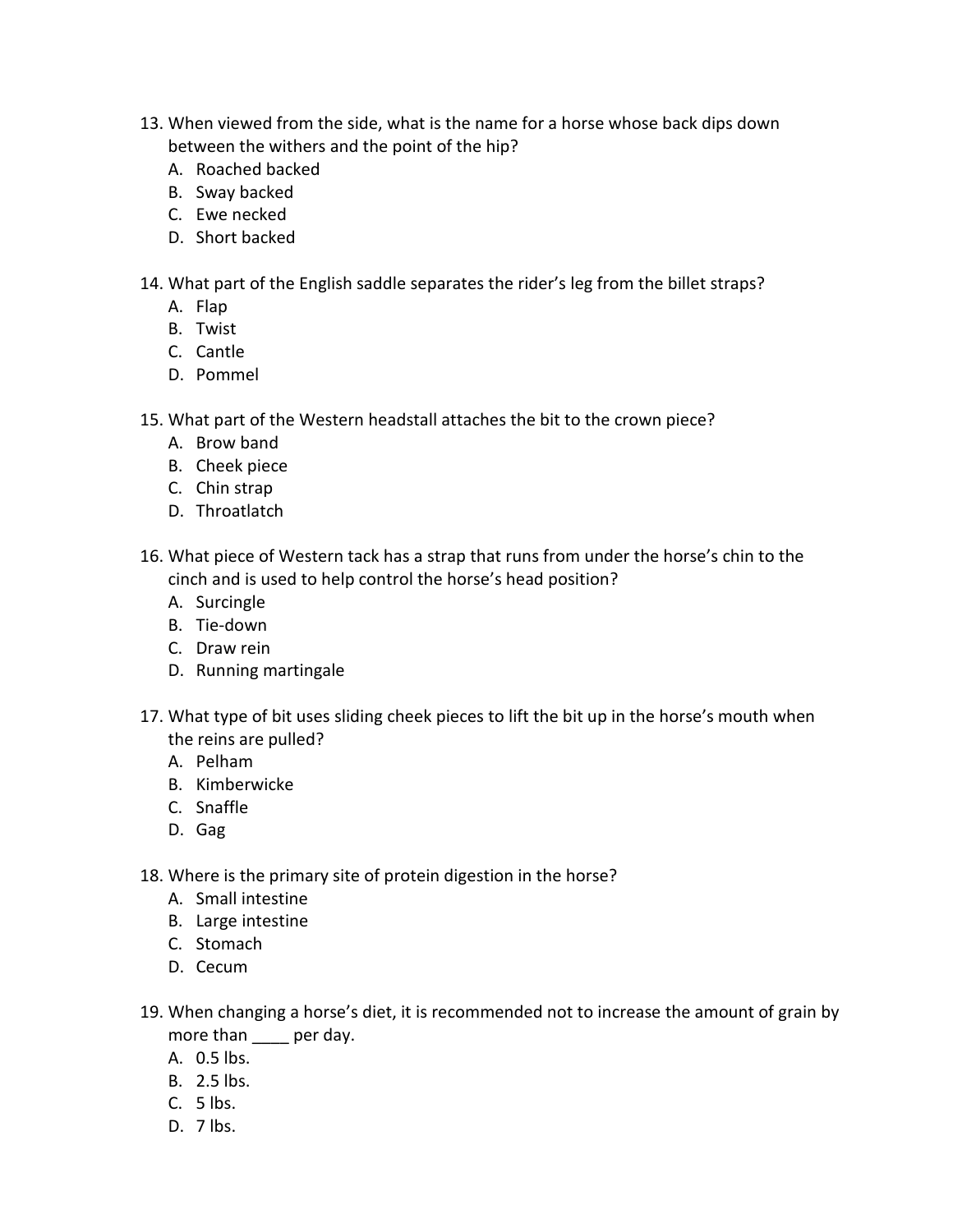- 20. Electrolytes commonly lost in sweat include what?
	- A. Zinc and Choline
	- B. Sodium and Chloride only
	- C. Sodium, Chloride, Potassium
	- D. Phosphorus
- 21. Sunflower seed meal can be used as what type supplement in horse's diets?
	- A. Vitamin A
	- B. Protein
	- C. Forage
	- D. Calcium
- 22. What is the condition in which a bacterial or fungal infection occurs in the pastern or hoof area of the horse?
	- A. Colonization
	- B. Laminitis
	- C. Ossification
	- D. Scratches
- 23. Hoof growth rate of mature horses averages how many inches per month?
	- A.  $0.25 0.35$  inches per month
	- B. 0.5 0.7 inches per month
	- C.  $0.8 1.0$  inches per month
	- D.  $1.2 1.5$  inches per month
- 24. What part of the hoof acts as a shock absorber?
	- A. Sole
	- B. Coffin bone
	- C. Digital cushion
	- D. Coronary band
- 25. Name the condition in which the coffin bone of the hoof begins to rotate downward.
	- A. White line disease
	- B. Laminitis
	- C. Navicular disease
	- D. Thrush